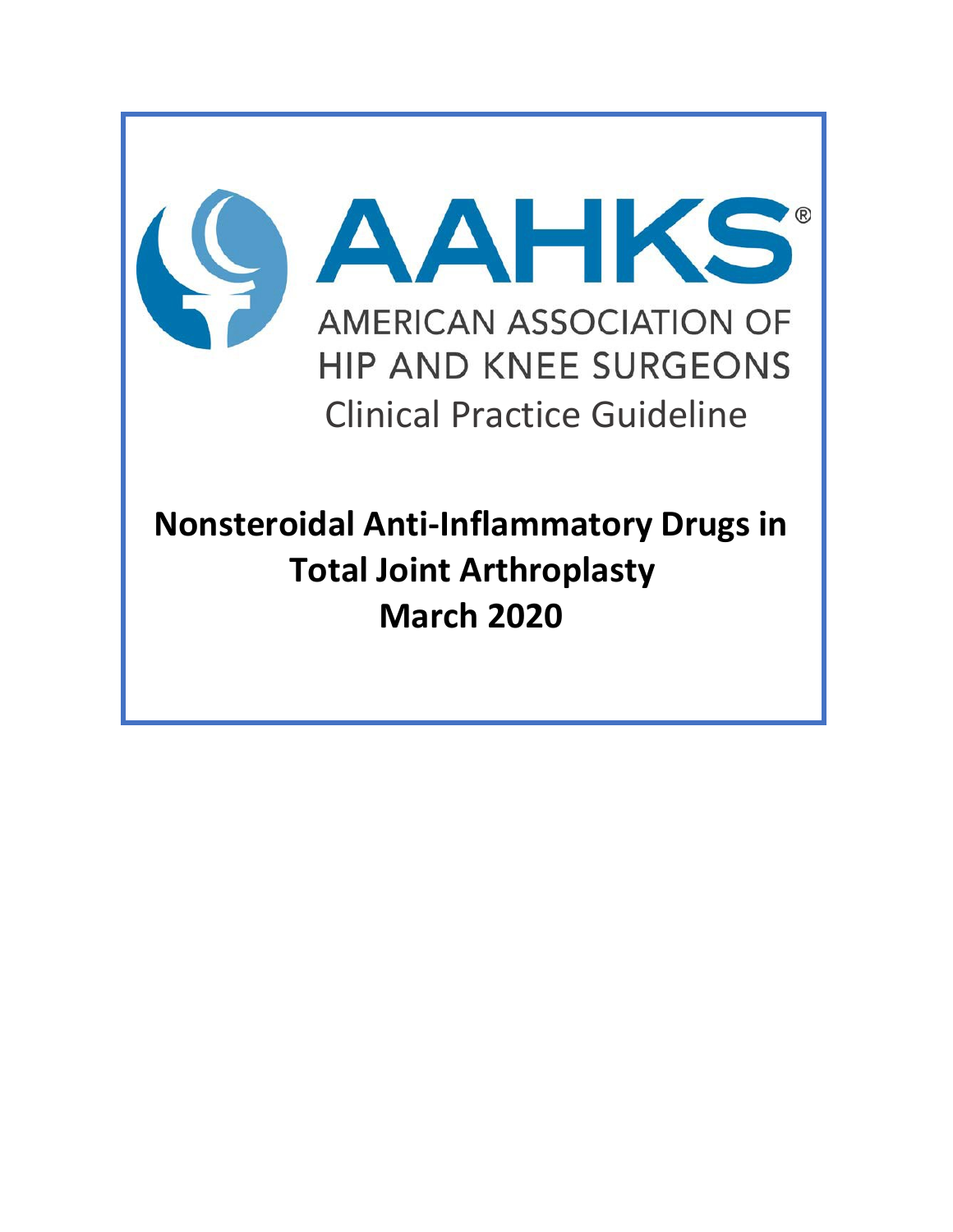

**Nonsteroidal Anti-Inflammatory Drugs in Total Joint Arthroplasty: The Clinical Practice Guidelines of the American Association of Hip and Knee Surgeons, American Society of Regional Anesthesia and Pain Medicine, American Academy of Orthopaedic Surgeons, Hip Society, and Knee Society**

Yale A. Fillingham MD<sup>1</sup>, Charles P. Hannon MD, MBA<sup>2</sup>, Karl C. Roberts MD<sup>3</sup>, AAHKS Anesthesia & Analgesia Clinical Practice Guideline Workgroup<sup>4</sup>, William G. Hamilton MD<sup>5\*</sup>, Craig J. Della Valle  $MD<sup>2*</sup>$ 

<sup>1</sup>Department of Orthopaedic Surgery, Dartmouth-Hitchcock Medical Center, Lebanon, NH, USA 2Department of Orthopaedic Surgery, Rush University Medical Center, Chicago, IL, USA 3Department of Orthopaedic Surgery, Michigan State University, Grand Rapids, MI, USA <sup>4</sup>Workgroup Comprised of the following individuals: Justin T. Deen MD (Department of Orthopaedics and Rehabilitation, University of Florida College of Medicine, Gainesville, FL, USA), Greg A. Erens MD (Department of Orthopaedic Surgery, Emory University, Atlanta, GA, USA), Jess H. Lonner MD (Rothman Institute at Thomas Jefferson University, Philadelphia, PA, USA), Aidin E. Pour MD (Department of orthopaedic surgery, University of Michigan, Ann Arbor, MI, USA), Robert S. Sterling MD (Department of Orthopedic Surgery, Johns Hopkins University School of Medicine, Baltimore, MD, USA)

5Anderson Orthopedic Research Institute, Alexandria, VA, USA

\*Denotes co-senior authors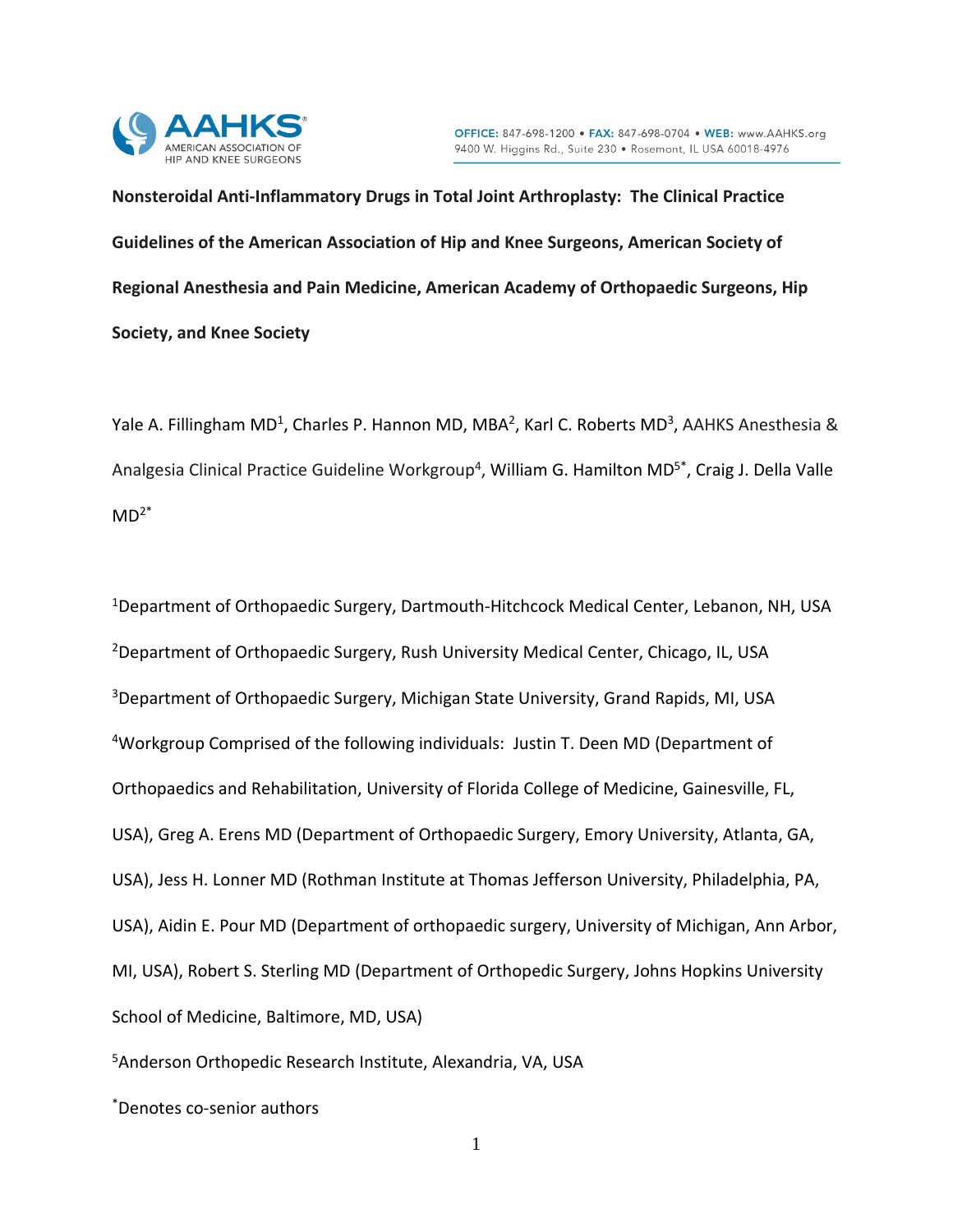#### **Introduction**

The American Association of Hip and Knee Surgeons (AAHKS), The American Academy of Orthopaedic Surgeons (AAOS), The Hip Society, The Knee Society and The American Society of Regional Anesthesia and Pain Medicine (ASRA) have worked together to develop evidencebased guidelines on the use of nonsteroidal anti-inflammatory drugs (NSAIDs) in primary total joint arthroplasty (TJA). The purpose of these guidelines is to improve the treatment of orthopaedic surgical patients and reduce practice variation by promoting a multidisciplinary evidenced-base approach on the use of NSAIDs following primary TJA.

The combined clinical practice guidelines are meant to address common and important questions related to the efficacy and safety of NSAIDs in primary TJA. Utilizing the *AAOS Clinical Practice Guidelines and Systematic Review Methodology*, the committee members completed a systematic review and meta-analyses to support the clinical practice guidelines.[1] For each question, we have provided a recommendation, assessed the strength of the recommendation, and elaborated on the rationale of the recommendation, which should be interpreted in accordance with the *AAOS Clinical Practice Guidelines and Systematic Review Methodology*.[1] The current clinical practice guidelines were based on the available evidence, so future updates may become necessary as additional literature becomes available with future research.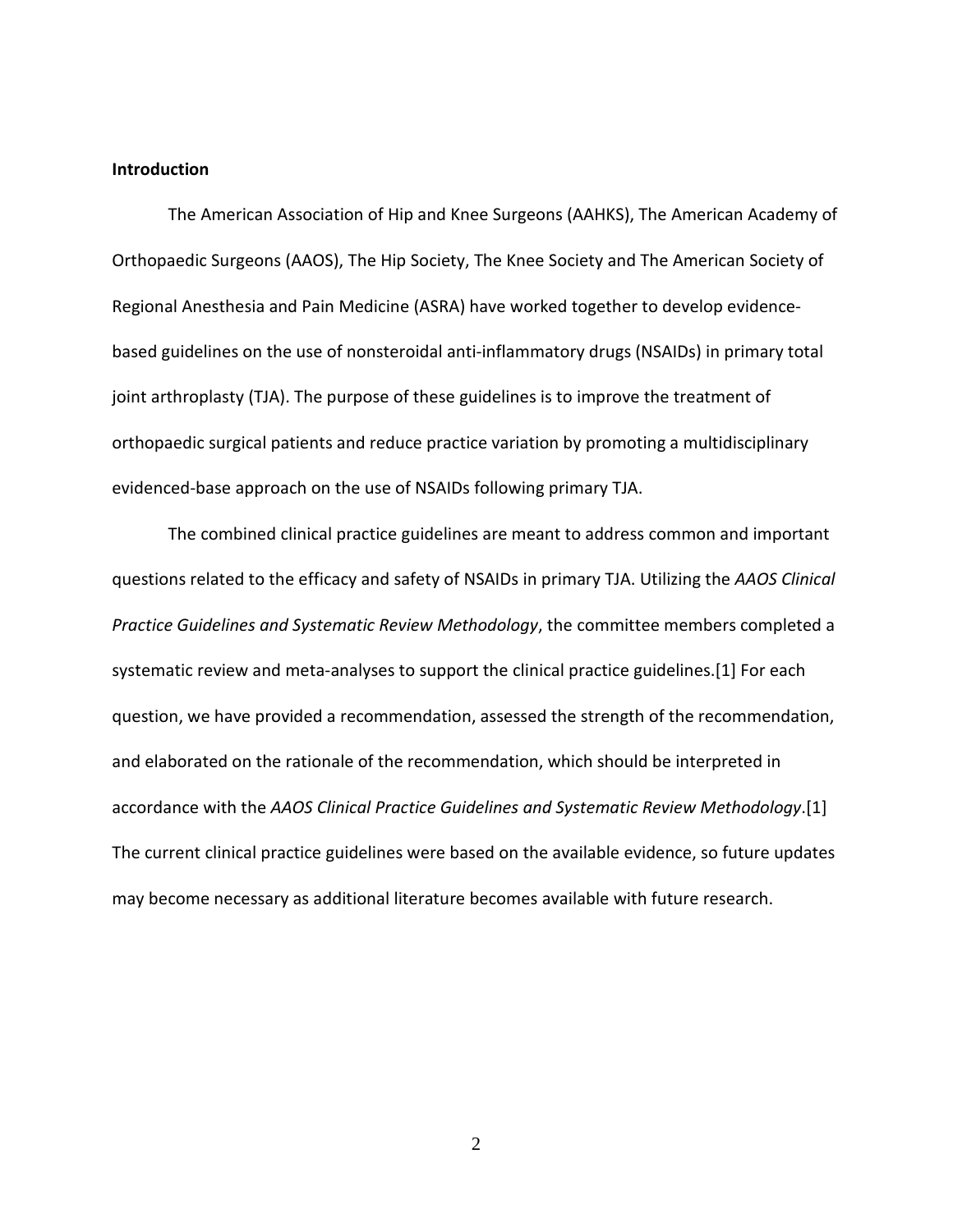#### **Guideline Question 1:**

For patients undergoing primary TJA, do oral NSAIDs administered either immediately preoperatively and/or in the early postoperative period, affect postoperative pain and/or opioid consumption?

## **Response/Recommendation 1A:**

An oral NSAID administered either preoperatively and/or in the early postoperative period reduces pain and opioid consumption following primary TJA.

**Strength of Recommendation 1A:** Strong

#### **Response/Recommendation 1B:**

Administration of an oral selective clyclooxygenase-2 (COX-2) NSAID immediately preoperatively, compared to early postoperative administration, provides improved postoperative pain control and reduced opioid consumption following primary TJA. **Strength of Recommendation 1B:** Moderate

# **Rationale:**

We reviewed seventeen randomized clinical trials that represented the best available evidence including nine high quality and eight moderate quality studies to assess the effectiveness of selective COX-2 (includes selective [i.e. Celecoxib] and preferential [i.e. Meloxicam] COX-2 inhibitory agents) and non-selective (COX-1 and -2 inhibitory agents) oral NSAIDs to reduce pain and/or opioid consumption postoperatively following TJA.[2-18] Among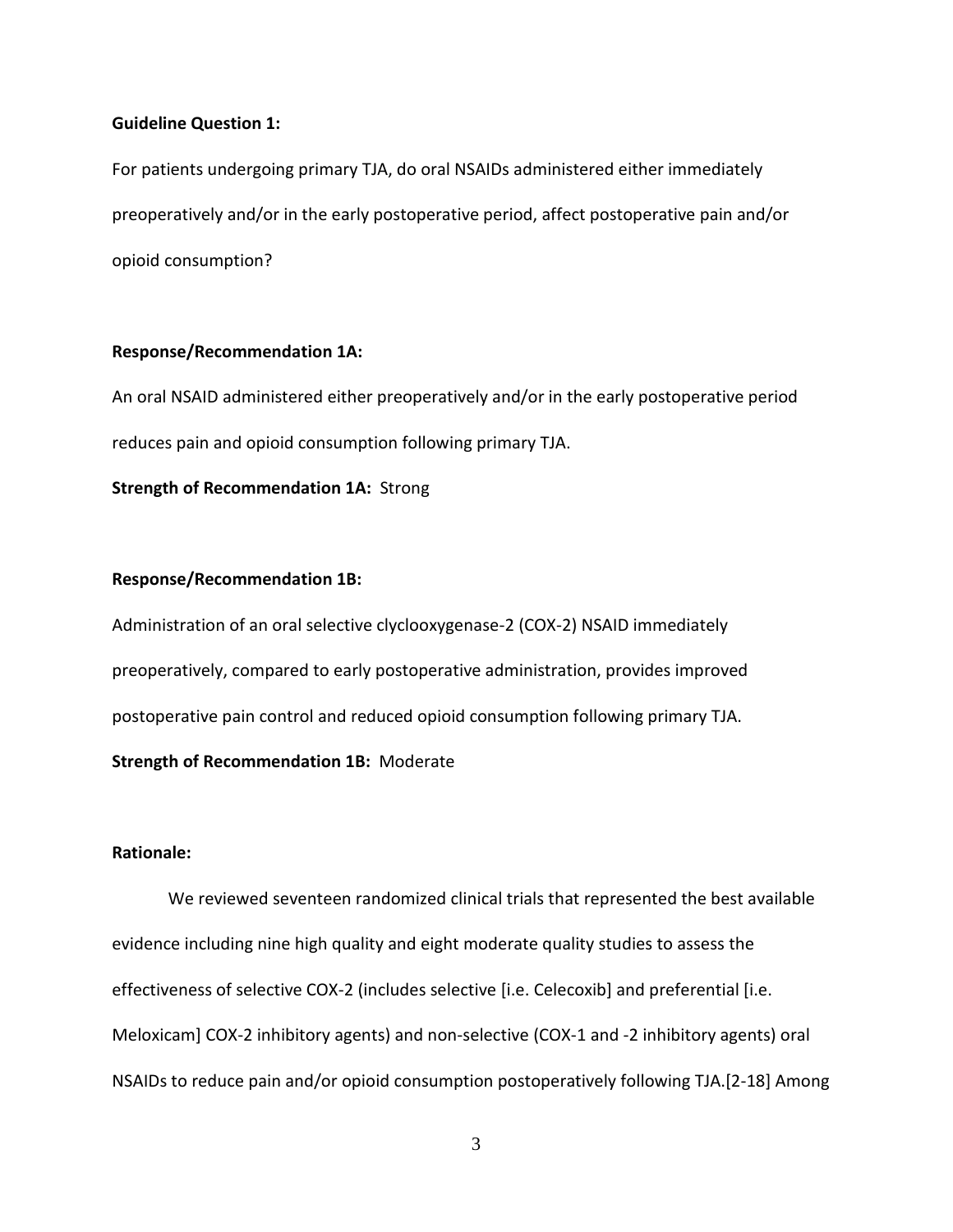the included studies comparing either a selective and/or non-selective NSAID to placebo, ten studies investigated a selective NSAID and five studies investigated a non-selective NSAID.[2-5, 7-15, 17] Similar to other topics within the clinical practice guidelines, only a limited amount of meta-analyses was able to be performed due to inconsistency in the reporting of outcomes and timepoints for reporting the outcomes.

Oral NSAIDs demonstrated with limited heterogeneity in direct meta-analysis to reduce opioid consumption and sum of pain intensity differences (outcome is a four-point scale that summarizes the treatment benefit over a specific time period) compared to placebo. When direct meta-analysis was performed individually for primary total hip and knee arthroplasty, opioid consumption was lower when patients were administered preoperative and/or postoperative oral NSAIDs. Combined analysis of primary hip and knee arthroplasties demonstrated similar results favoring reduced opioid consumption and improved sum of pain intensity differences for oral NSAIDs compared to placebo.

Due to a lack of consistent outcomes, no direct or network meta-analysis could be performed comparing selective or non-selective NSAIDs. However, qualitative analysis of selective and non-selective oral NSAIDs consistently demonstrate an overwhelmingly significant response of a reduction in postoperative pain and opioid consumption for both types of NSAIDs. Three studies have directly compared selective and non-selective oral NSAIDs, which showed no significant difference in the outcomes of postoperative opioid consumption or pain scale.[13, 16, 18] Similarly, no direct or network meta-analysis could be performed to investigate preoperative verses postoperative dosing of oral NSAIDs. Among the studies comparing a selective NSAID to placebo, three studies included preoperative dosing, three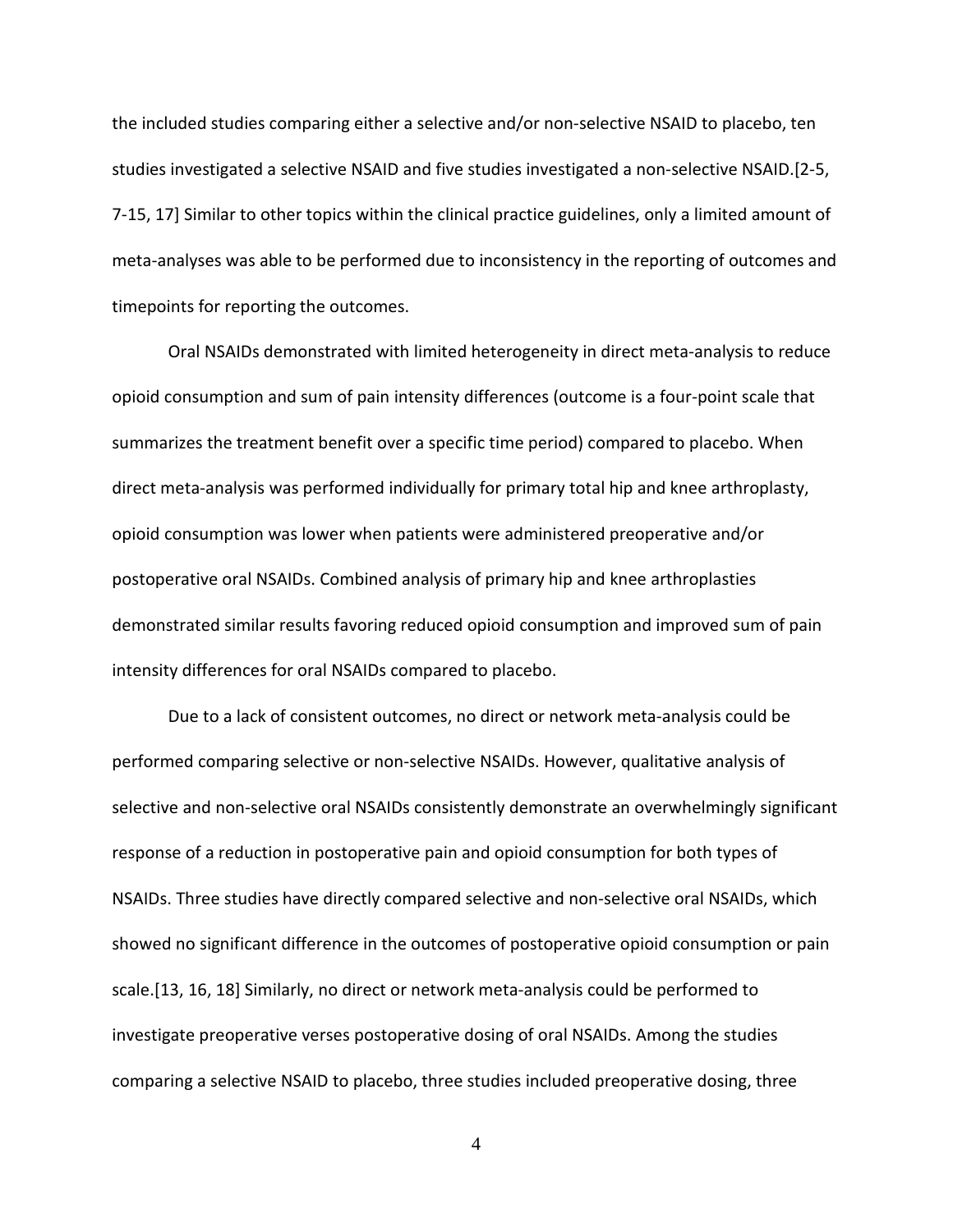studies included postoperative dosing, and four studies included both preoperative and postoperative doses.[2, 3, 5, 7-9, 11-14] The studies comparing a non-selective NSAID to placebo included four studies utilizing postoperative dosing and one study utilizing both preoperative and postoperative doses.[4, 10, 13, 15, 17] However, one high quality study comparing preoperative and postoperative administration of a single dose of a selective NSAID showed a reduction in opioid consumption with the preoperative administration of the oral selective NSAID.[12]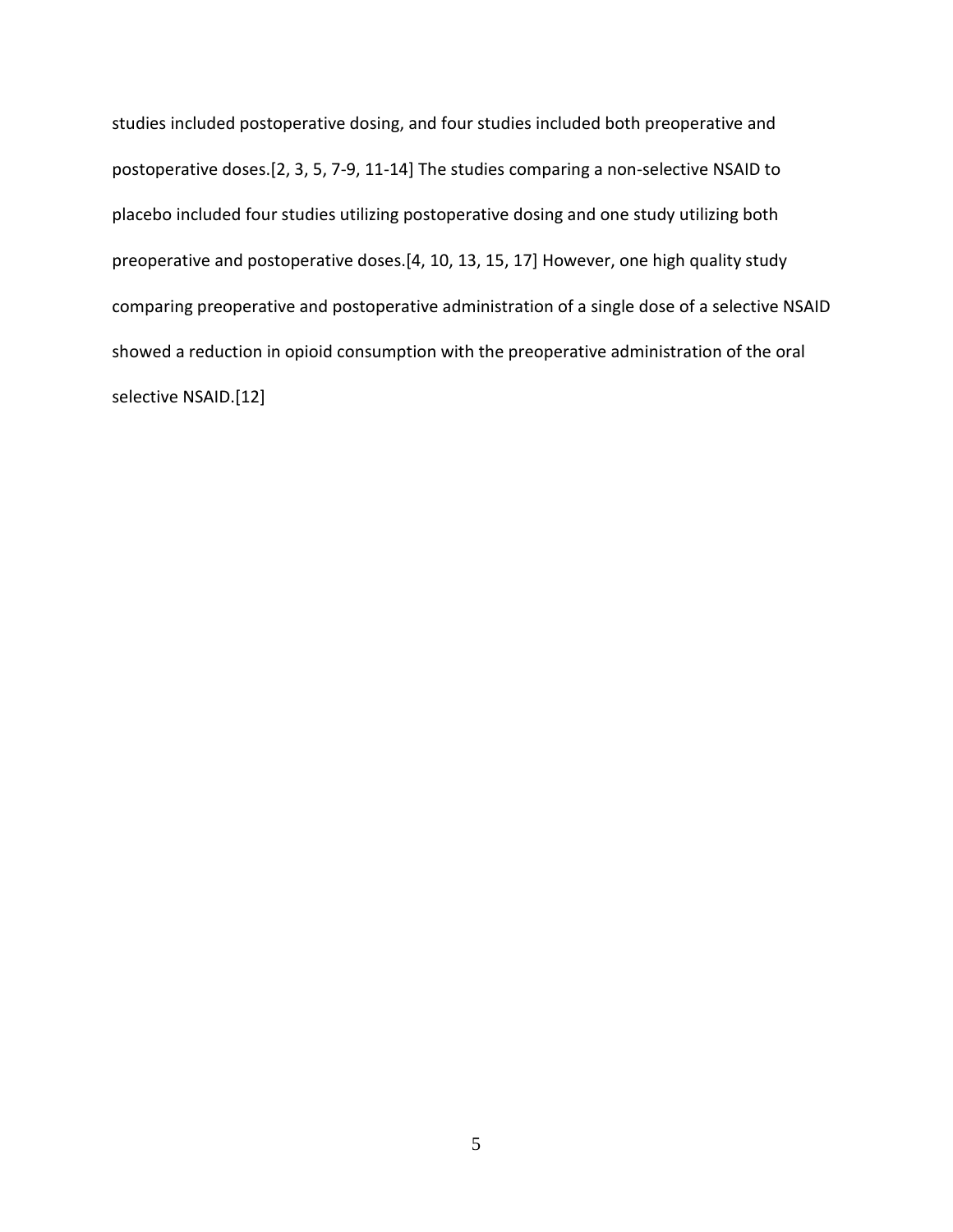#### **Guideline Question 2:**

For patients undergoing primary TJA, do oral NSAIDs administered after discharge affect postoperative pain and/or opioid consumption?

#### **Response/Recommendation 2A:**

Administration of an oral selective COX-2 NSAID after discharge reduces pain and opioid consumption during the six-week period following a primary total knee arthroplasty (TKA). **Strength of Recommendation 2A:** Moderate

## **Response/Recommendation 2B:**

In the absence of reliable evidence, it is the opinion of the workgroup that oral selective COX-2 NSAIDs may be used after discharge as part of a multimodal pain regimen to reduce postoperative pain and opioid consumption in patients undergoing primary total hip arthroplasty (THA).

## **Strength of Recommendation 2B:** Consensus

## **Rationale:**

Despite the numerous high and moderate quality randomized clinical trials investigating administration of oral NSAIDs during the perioperative period, such as preoperatively or during the postoperative admission, we lack the same level of evidence to evaluate the use of oral NSAIDs after discharge. Because of concerns regarding the safety of non-selective oral NSAID administration for an extended duration and lack of specific evidence for non-selective oral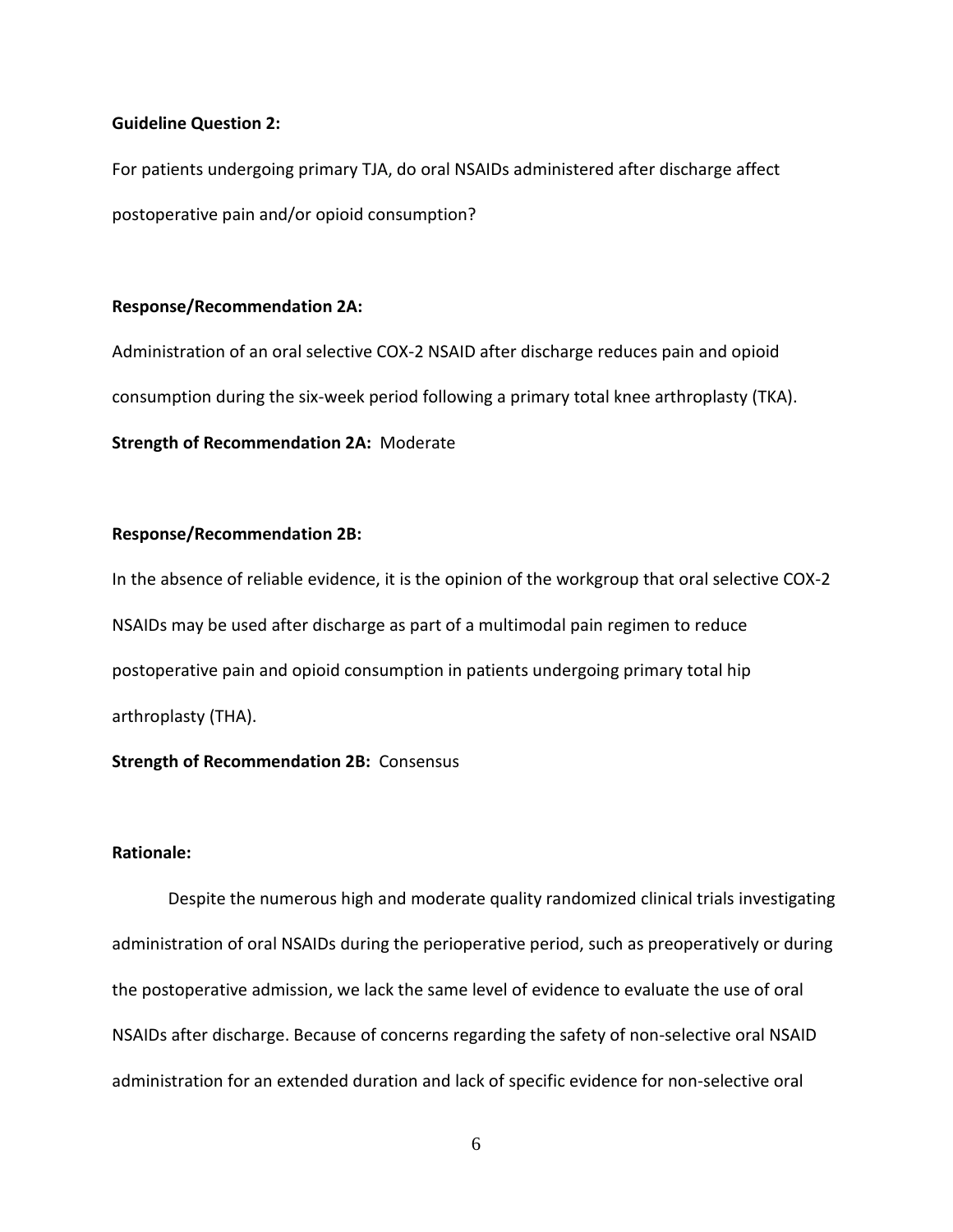NSAIDs after discharge, the workgroup has elected to only make a recommendation regarding the use of selective oral NSAIDs after discharge from a primary TJA.

Similar to the administration of oral selective COX-2 (includes selective [i.e. Celecoxib] and preferential [i.e. Meloxicam] COX-2 inhibitory agents) NSAIDs during the perioperative period, such as preoperatively or during the postoperative admission, utilization of an extended duration of oral selective COX-2 NSAIDs reduces the postoperative pain and opioid consumption. A single high quality study investigating the administration of an oral selective COX-2 NSAID compared to placebo for six-weeks provides overwhelming evidence favoring oral selective COX-2 NSAID use following a primary TKA.[19] Because we lack similar evidence after a primary THA, the workgroup provides a consensus recommendation favoring the administration of an oral selective COX-2 NSAID after discharge from primary THA. Furthermore, the inclusion of an oral NSAID as a component of a postoperative multimodal pain management protocol following primary TJA has demonstrated a reduction in pain, opioid consumption, and the risk of opioid-related adverse effects, such as respiratory depression, nausea/vomiting, sedation, or urinary retention.[20] Therefore, we can support the use of oral selective COX-2 NSAIDs after discharge from a primary TJA as part of a multimodal pain regimen.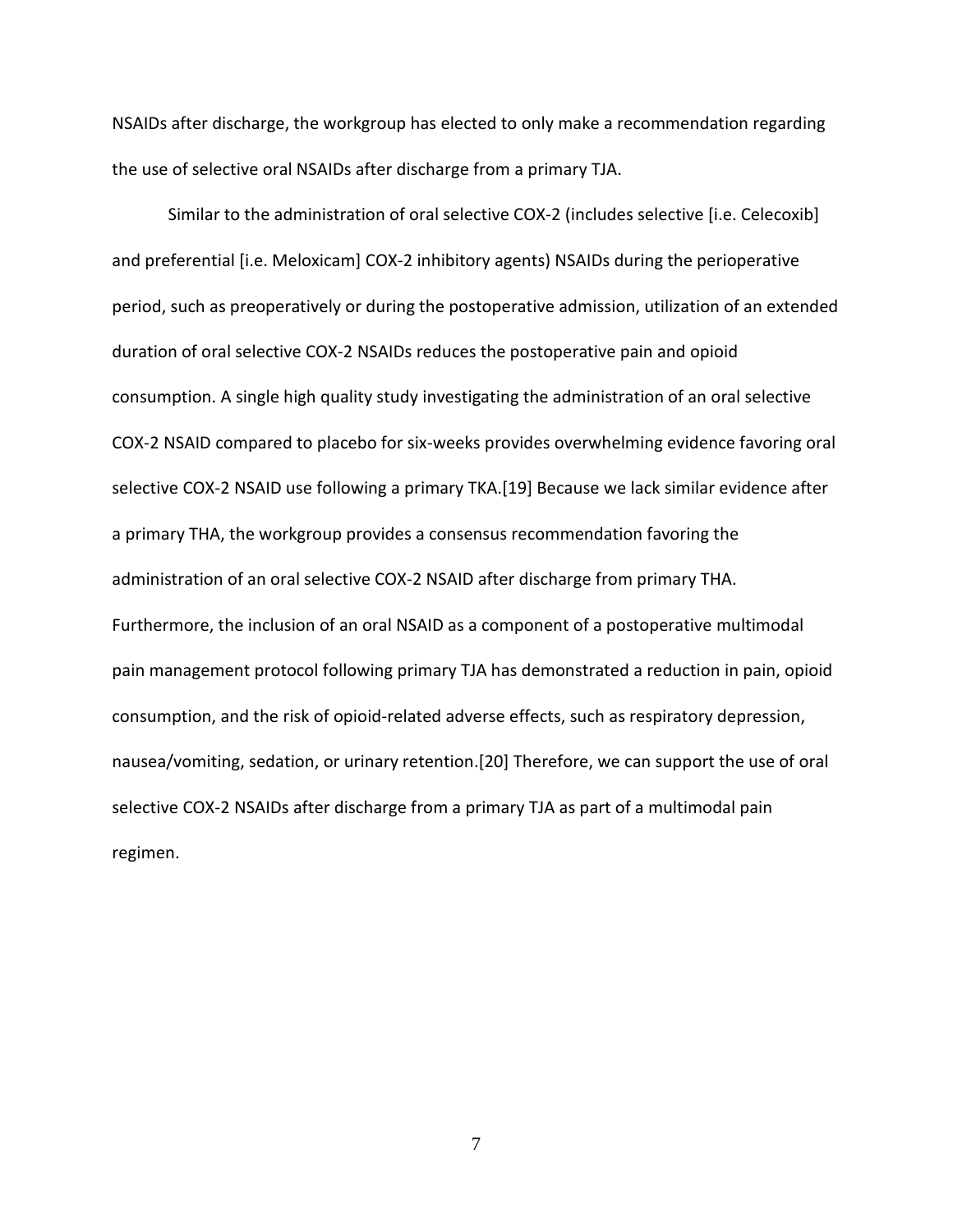#### **Guideline Question 3:**

For patients undergoing primary TJA, does intravenous (IV) ketorolac administered preoperatively, intraoperatively, or early postoperatively affect postoperative pain and/or opioid consumption?

## **Response/Recommendation 3A:**

Administration of IV ketorolac preoperatively, intraoperatively, or within 24 hours postoperatively reduces pain and opioid consumption postoperatively (within the first 48 hours) following primary TJA.

**Strength of Recommendation 3A:** Strong

## **Response/Recommendation 3B:**

Low-dose (15 mg) and high-dose (30 mg) administration of IV ketorolac immediately postoperatively are equivalent at reducing pain and opioid consumption postoperatively (within the first six hours) following primary TJA.

**Strength of Recommendation 3B:** Moderate

# **Rationale:**

We reviewed seven randomized clinical trials that represented the best available evidence including four high quality and three moderate quality studies to assess the ability of IV ketorolac to reduce postoperative pain and/or opioid consumption following TJA.[21-27] Qualitative analysis consistently demonstrated statistically favorable outcomes for IV ketorolac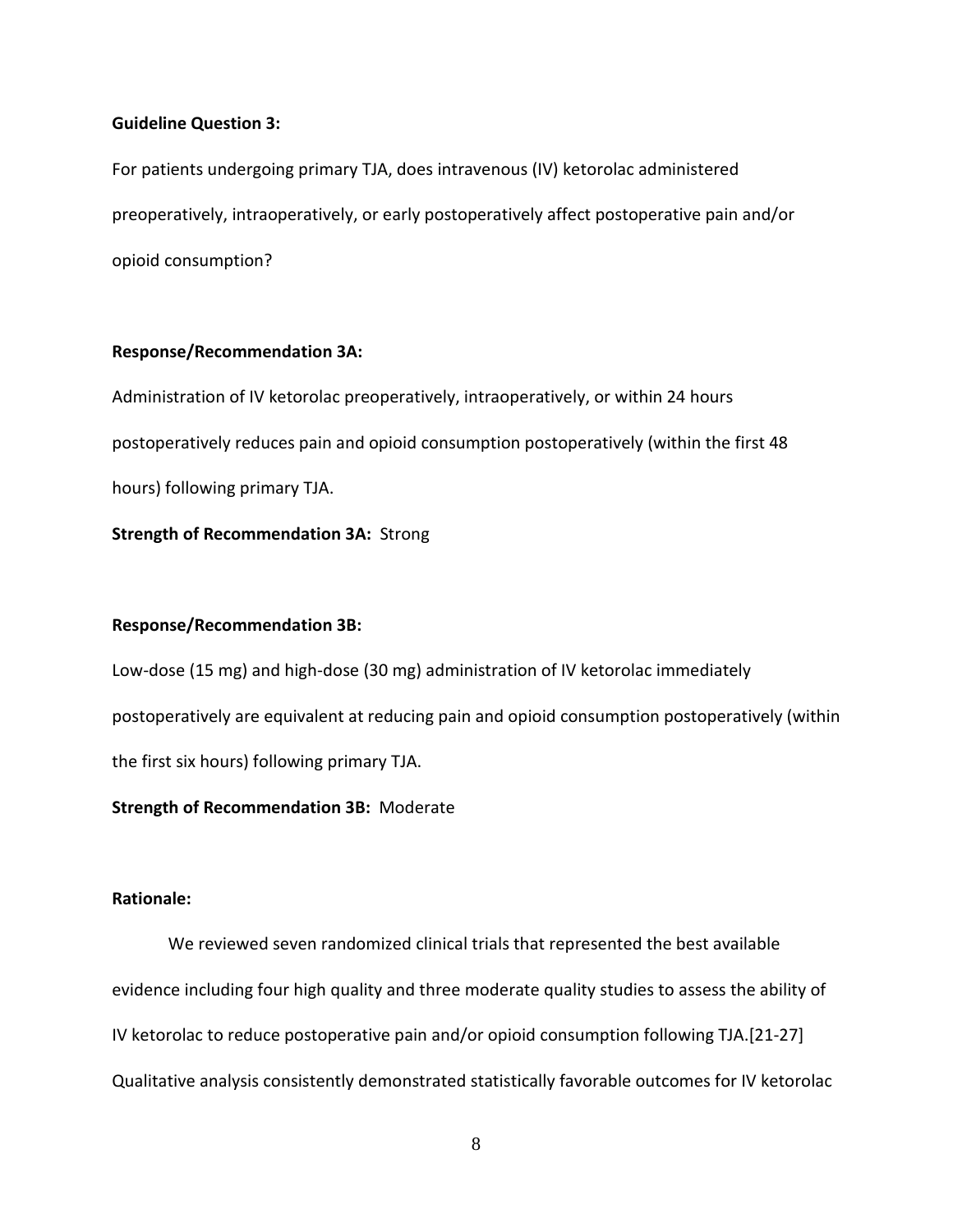compared to placebo regarding the reduction in postoperative pain and opioid consumption with no significant increase of medical complications such as adverse events, nausea/vomiting, blood loss, pruritus, urinary retention, or respiratory depression. Despite the high and moderate quality randomized clinical trials, only direct meta-analysis of opioid consumption could be performed due to inconsistency in the reporting of pain outcomes and timepoints for reporting the outcomes. The direct meta-analysis of opioid consumption significantly favored IV ketorolac compared to placebo with limited heterogeneity.

Among the included studies, the total dosage of IV ketorolac administered to patients ranged between 15 mg and 150 mg given within the first 24 hours after surgery.[21-27] However, only one high quality study compared low- and high-doses of IV ketorolac, which demonstrated no difference between a single postoperative dose of 15 mg or 30 mg of IV ketorolac.[27] Although no difference was observed between the low- and high-dose treatments, 15 mg and 30 mg IV ketorolac doses are still considered relatively low-doses compared to the other published doses of IV ketorolac. Therefore, the lack of an observed difference could simply be the result of not having a large enough difference between the dose amounts to observe a dose response. Despite the potential for reduced postoperative pain and opioid consumption with higher IV ketorolac doses, the workgroup suggests the use of minimally effective doses to diminish the risk of medical complications such as acute kidney failure.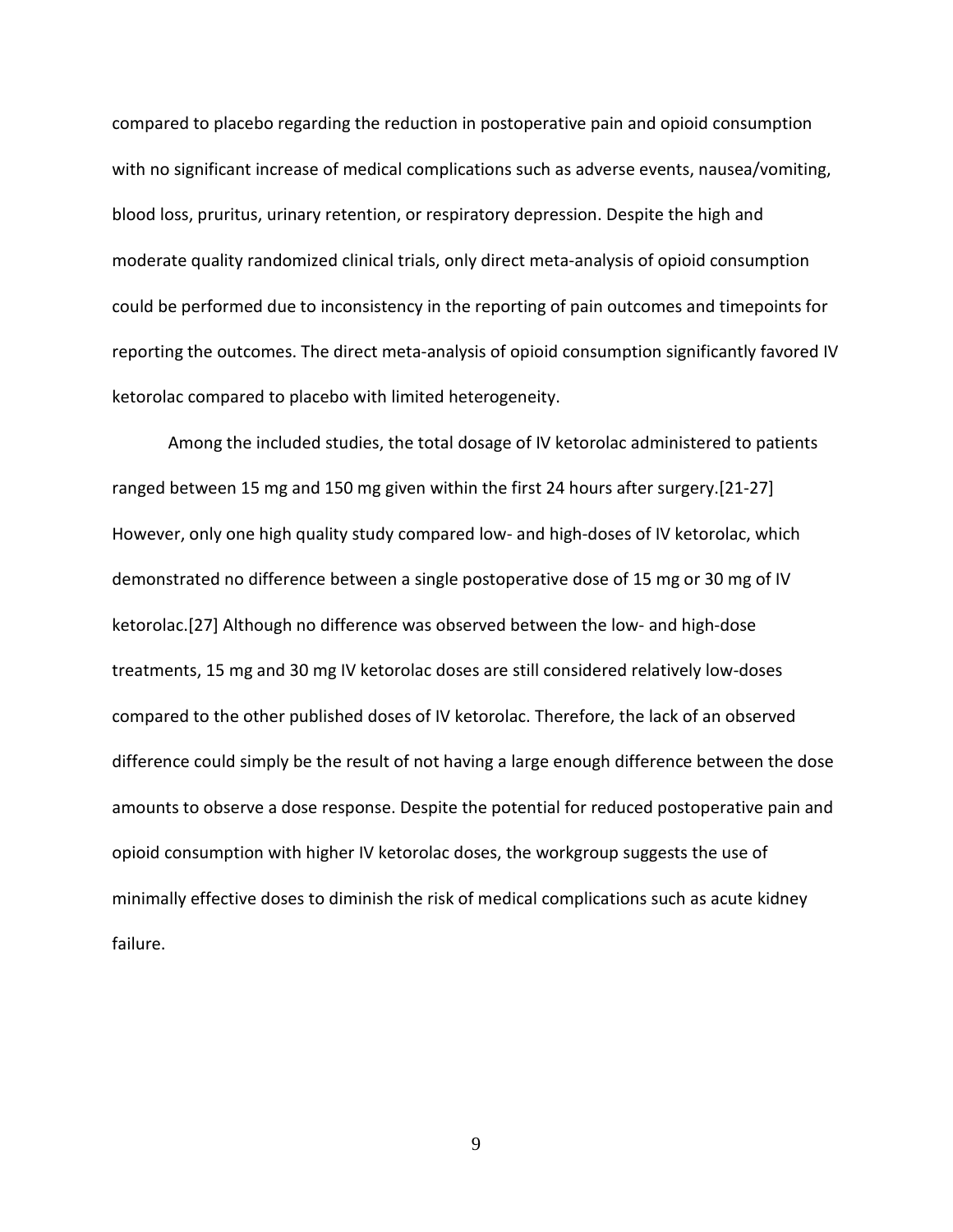#### **Guideline Question 4:**

For patients undergoing primary TJA, do NSAIDs given preoperatively, intraoperatively, or postoperatively compared to placebo have an increased risk of postoperative medical complications?

## **Response/Recommendation:**

Oral or IV NSAIDs administered preoperatively, intraoperatively, or postoperatively do not appear to increase the risk of medical complications following primary TJA; however, providers should consider patient comorbidities, the type of NSAID administered, dose, and duration of administration.

## **Strength of Recommendation:** Limited

## **Rationale:**

Among the reviewed high and moderate quality randomized clinical trials comparing perioperative oral NSAIDs and placebo, twelve studies reported on medical complications related to the administration of NSAIDs.[2-5, 7-9, 11-15] Qualitative examination demonstrated no consistent difference between oral selective COX-2 (includes selective [i.e. Celecoxib] and preferential [i.e. Meloxicam] COX-2 inhibitory agents) NSAIDs, oral non-selective (COX-1 and -2 inhibitory agents) NSAIDs, and placebo with the exception of a lower incidence of postoperative fever with patients receiving an oral NSAID. Direct meta-analysis was capable of being performed comparing various complications between perioperative NSAIDs and placebo, which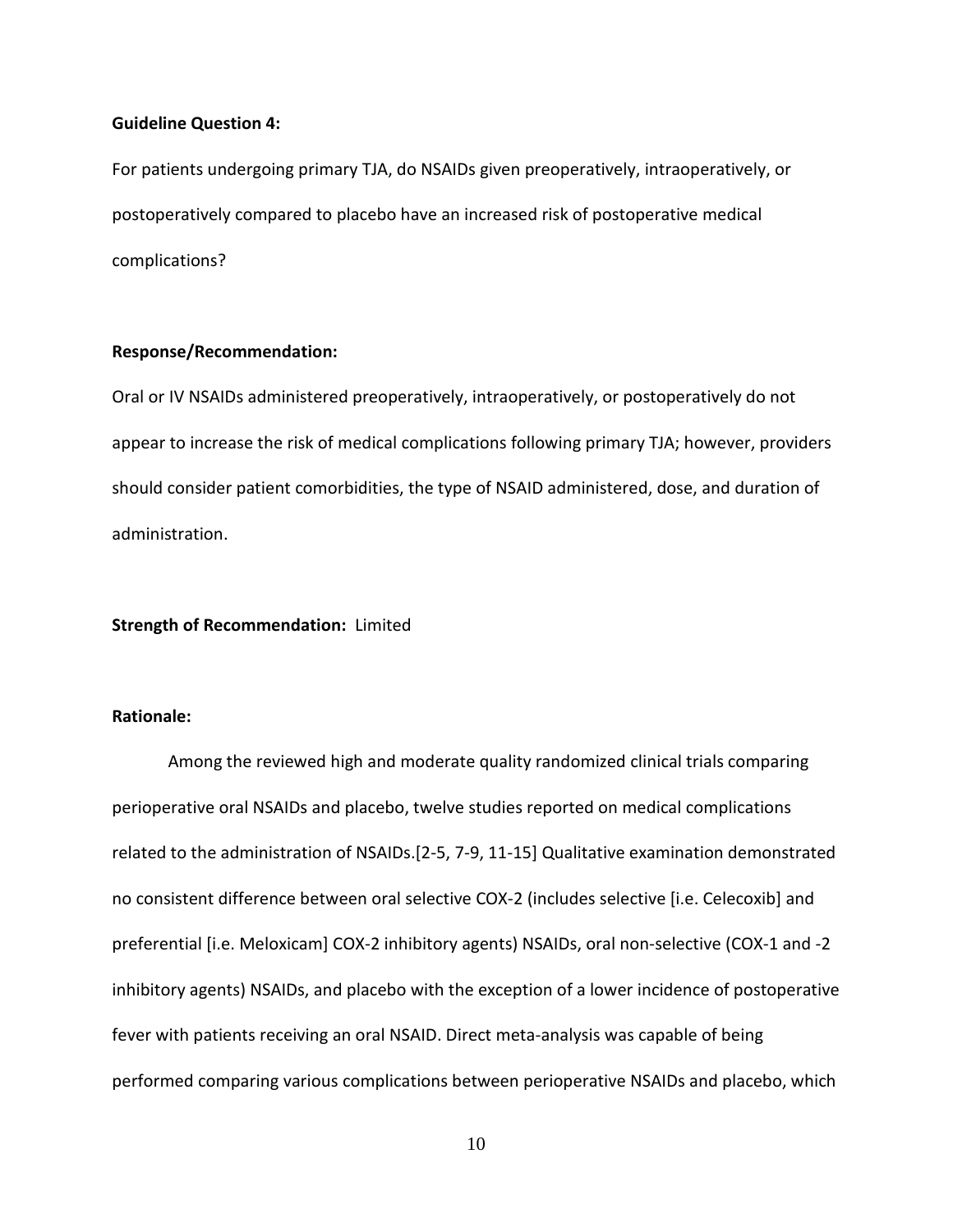showed no significant difference with regards to any adverse event (0.93 relative risk; 95% confidence interval of 0.85 to 1.02), vomiting (0.82 relative risk; 95% confidence interval of 0.52 to 1.31), nausea (0.84 relative risk; 95% confidence interval of 0.68 to 1.04), blood loss (-0.23 standard mean difference; 95% confidence interval of -0.54 to 0.08), pruritus (1.73 relative risk; 95% confidence interval of 0.96 to 3.13), urinary retention (1.24 relative risk; 95% confidence interval of 0.34 to 4.59), and sedation (0.46 relative risk; 95% confidence interval of 0.16 to 1.26). Similar to oral NSAIDs, direct meta-analysis of medical complications between IV ketorolac and placebo were not significant with regards to any adverse events (0.94 relative risk; 95% confidence interval of 0.59 to 1.50), nausea (0.89 relative risk; 95% confidence interval of 0.70 to 1.12), vomiting (0.73 relative risk; 95% confidence interval of 0.47 to 1.14), blood loss (-0.14 standard mean difference; 95% confidence interval of -0.46 to 0.17), pruritus (0.50 relative risk; 95% confidence interval of 0.22 to 1.12), urinary retention (0.75 relative risk; 95% confidence interval of 0.43 to 1.32), or respiratory depression (-0.05 standard mean difference; 95% confidence interval of -0.28 to 0.18).

Despite the evidence favoring oral and IV NSAIDs in the qualitative and quantitative analysis of numerous high and moderate quality studies to reduce postoperative pain and opioid consumption, the gastrointestinal and renal safety profile of oral and IV NSAIDs have not been thoroughly studied in patients following primary TJA. Although nausea and vomiting were frequently reported among the studies, more severe complications including upper gastrointestinal bleeding and acute renal failure were not reported. It is possible the lack of reporting an upper gastrointestinal bleed is due to the rarity of the complication. As a result, clinicians should consider the safety of perioperative NSAIDs as it relates to severe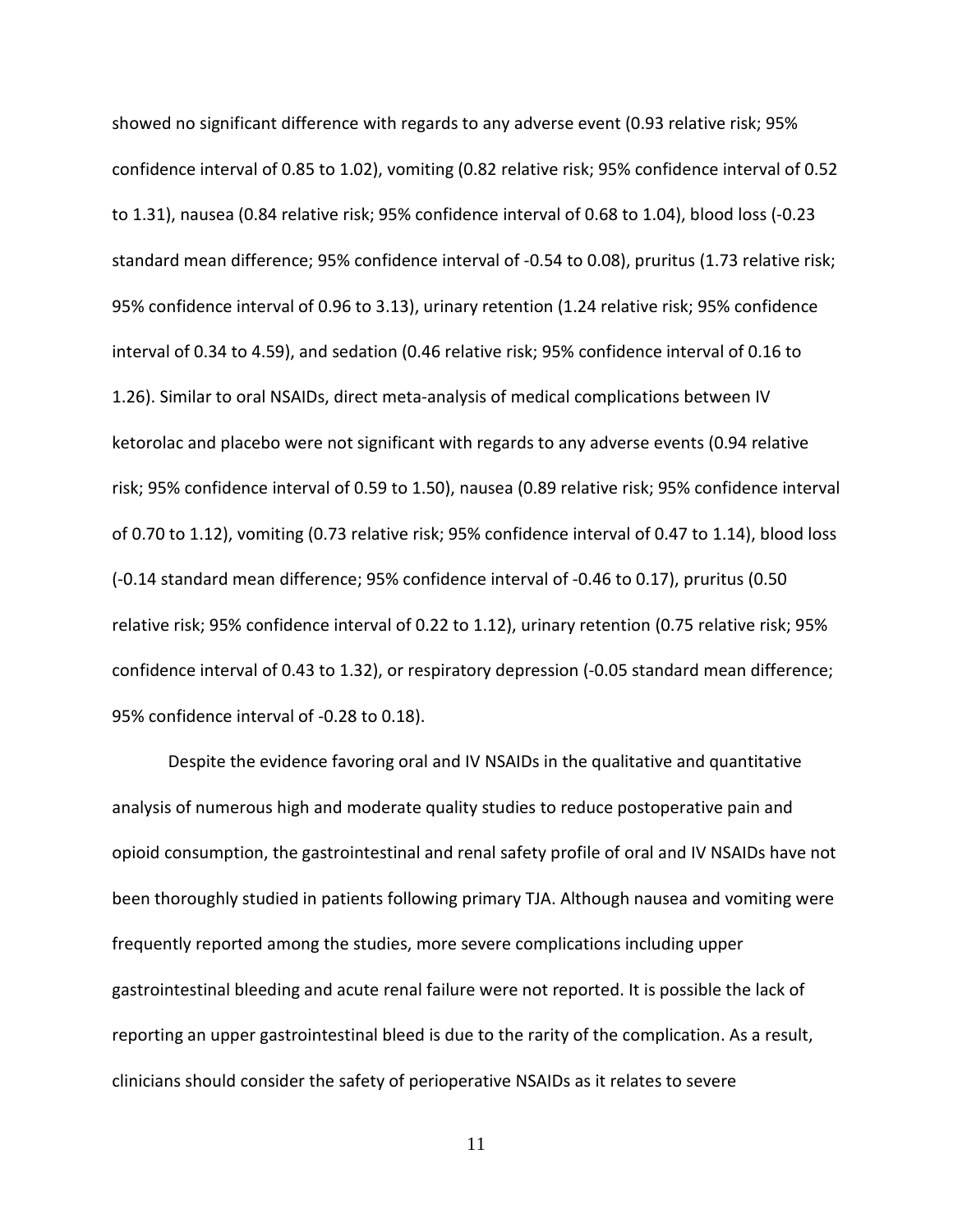gastrointestinal and renal failure complications. Therefore, the work group downgraded the recommendation strength by only assigning a limited strength to the recommendation.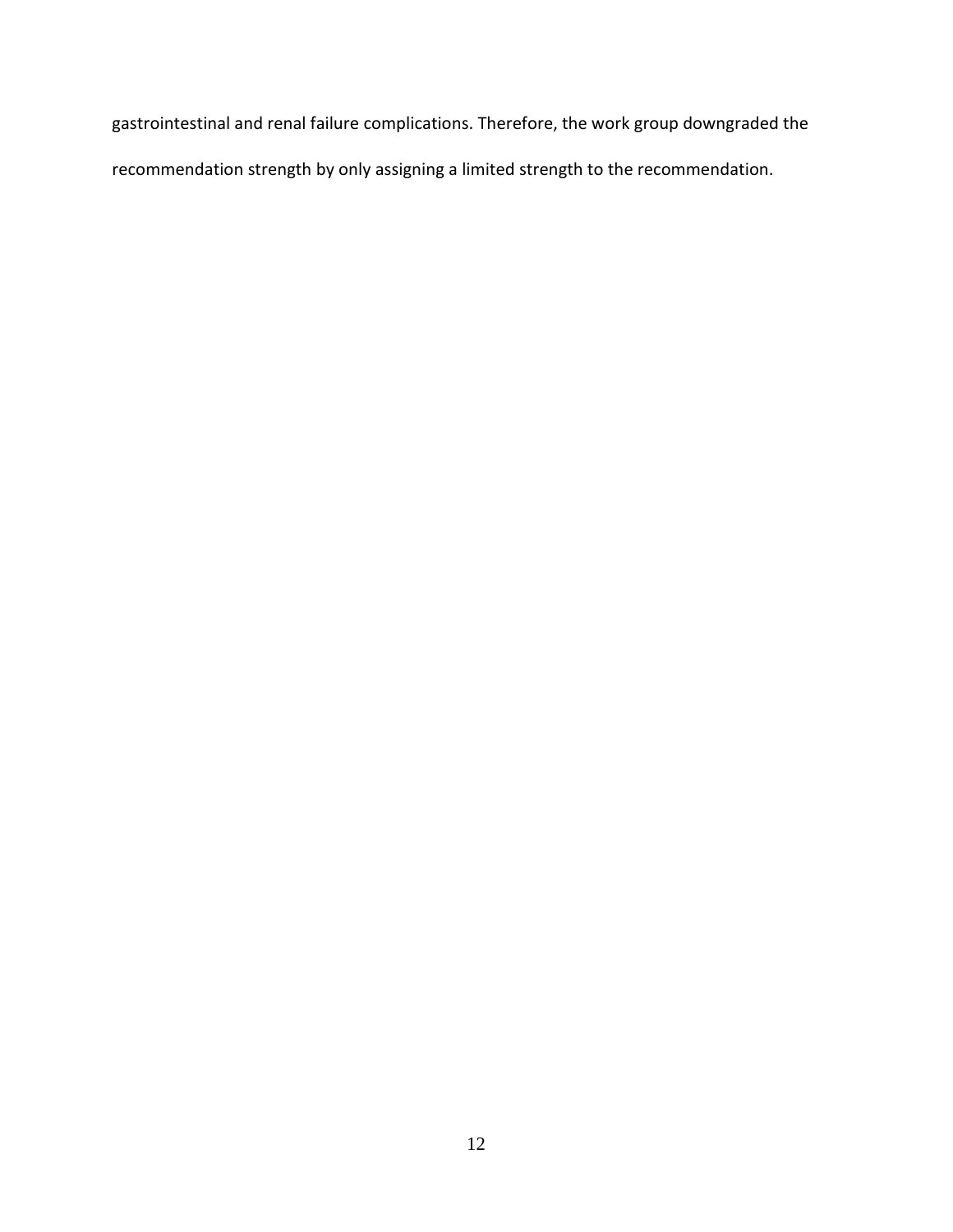#### **Areas for Future Research:**

While the best available evidence included numerous high and moderate quality randomized clinical trials, we were still presented with limitations of the literature in the formulation of the clinical practice guidelines on the use of NSAIDs following primary TJA. We suggest future research on perioperative administration of NSAIDs focus on determining the optimal timing of the dosage and type of NSAID (selective or non-selective) to reduce the postoperative pain and/or reduction in opioid consumption. Because the current literature only has a single study investigating the use of a selective NSAID after discharge of a primary TKA, additional research is still necessary. We suggest future research focus on the use of selective NSAIDs after discharge of primary hip and knee arthroplasties. If future research has been able to demonstrate the safe utilization of extended non-selective NSAIDs following primary TJA, then we would suggest the inclusion of non-selective NSAIDs in future research following discharge from primary TJA. Although we have robust literature to favor the effectiveness of IV ketorolac, we lack evidence to support the appropriate dosage that weighs the need to achieve adequate pain control while avoiding the risks of higher doses. The workgroup believes the largest impediment to wider adoption of NSAIDs relates to concerns surrounding the gastrointestinal and renal safety of the broad use of medications such as preoperative and postoperative oral NSAIDs with IV ketorolac, IV corticosteroids, and DVT prophylaxis of aspirin. As a result, we suggest continued monitoring for adverse events as NSAIDs become more widely adopted following primary TJA.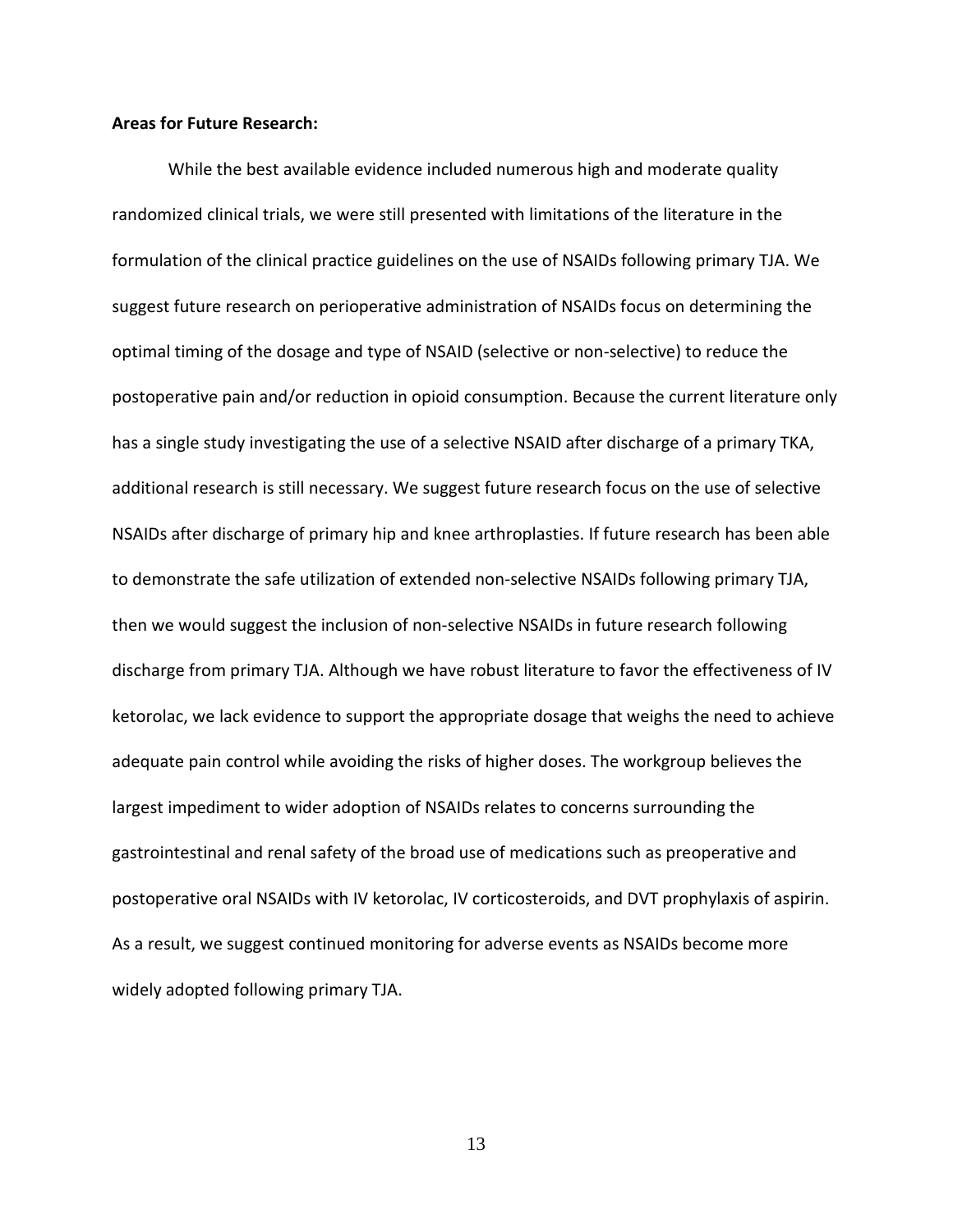#### **Peer Review Process:**

Following the committee's formulation of the Clinical Practice Guideline draft, it underwent a peer review by the board of directors from AAHKS, ASRA, and the Hip and Knee Societies. The AAOS Evidence-Based Quality and Value Committee reviewed the Clinical Practice Guideline draft for endorsement. Additionally, the publication of the systematic review and meta-analysis on NSAIDs in primary hip and knee arthroplasties that supported the formulation of the Clinical Practice Guideline has undergone peer review for publication.

#### **Disclosure Requirement:**

All authors or contributors to the Clinical Practice Guideline have provided a disclosure statement in accordance with the publicly available AAOS Orthopaedic Disclosure Program. All authors and contributors attest none of the disclosures present are relevant to the Clinical Practice Guidelines.

## **FDA Clearance Statement:**

Non-selective NSAIDs are a class of drugs described in this Clinical Practice Guideline that has been approved by the Food and Drug Administration (FDA) for various prescription uses including relief of symptoms associated with osteoarthritis, inflammatory arthritis, primary dysmenorrhea, bursitis, tendonitis, and acute gout flares based on the individual drug. Additionally, oral formulations have been approved for over the counter use. Meloxicam is a preferential COX-2 inhibitory agent that has been FDA approved for relief of symptoms associated with osteoarthritis and rheumatoid arthritis. Celecoxib is the only highly selective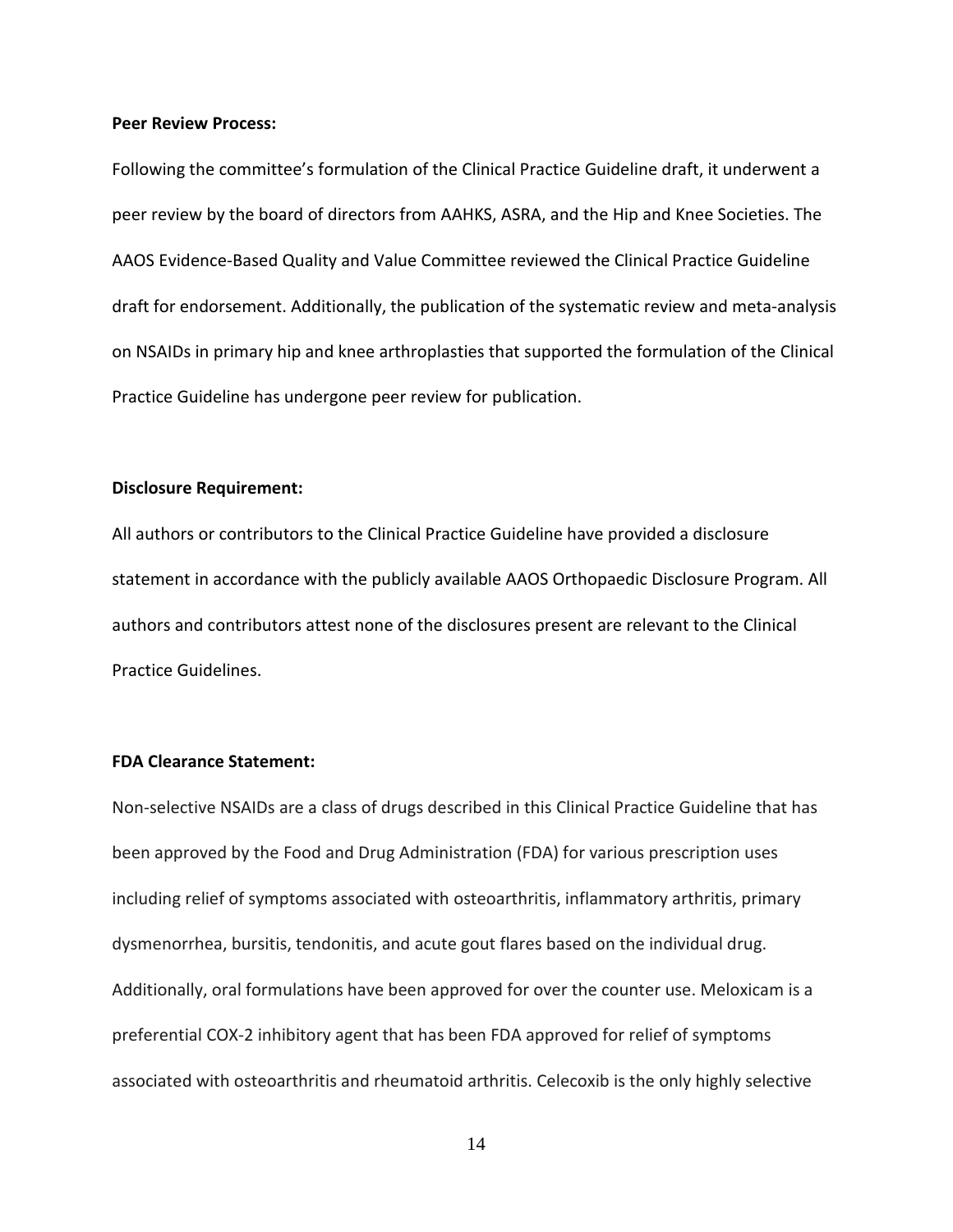COX-2 inhibitory agent available on the US market, which has FDA approval for the management of acute pain as well as relief of symptoms associated with osteoarthritis, inflammatory arthritis, and primary dysmenorrhea. All NSAIDs carry the FDA's block-box warning for an increased risk of serious cardiovascular thrombotic events (including myocardial infarction and stroke) and serious gastrointestinal events (including bleeding, ulceration, and perforation of the stomach or intestines). According to the FDA, it is the prescribing physician's responsibility to ascertain the FDA clearance status for all medications prior to use in a clinical setting.

## **Acknowledgements:**

We would like to thank AAHKS for providing the funding and administrative support. We would like to thank Jayson Murray, Kyle Mullen, Francisco Casambre and Connor Riley from the AAOS Department of Research, Quality, and Scientific Affairs for their assistance with the analysis and guidance. Lastly, we thank the leadership of the AAHKS, AAOS, ASRA, and the Hip and Knee societies for help with organizational support.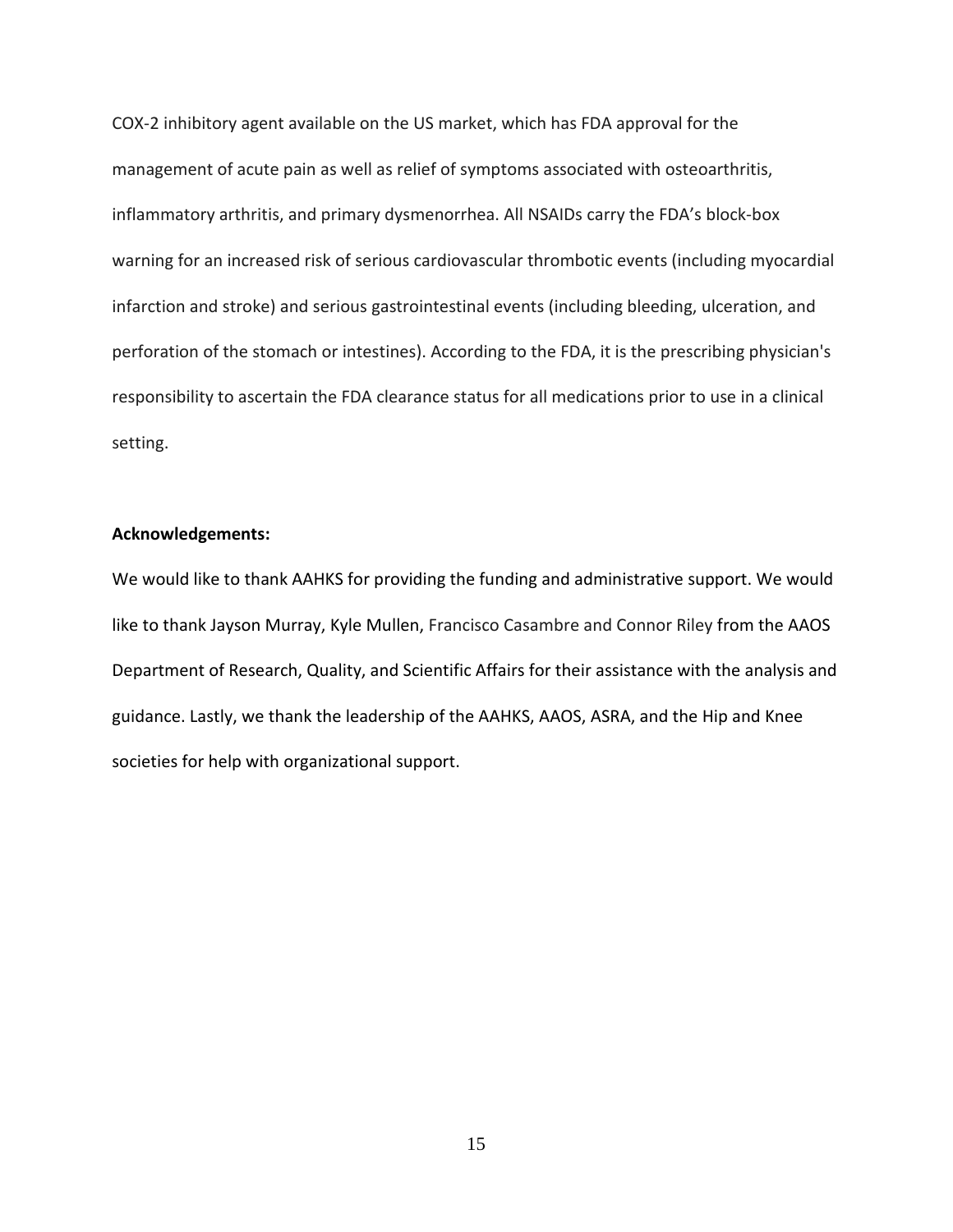#### **References:**

[1]. American Academy of Orthopaedic Surgeons Clinical Practice Guideline and Systematic Review Methodology. In.:

[https://www.aaos.org/uploadedFiles/PreProduction/Quality/Guidelines\\_and\\_Reviews/guidelin](https://www.aaos.org/uploadedFiles/PreProduction/Quality/Guidelines_and_Reviews/guidelines/Guideline%20and%20Systematic%20Review%20Processes_v2.0_Final.pdf) [es/Guideline%20and%20Systematic%20Review%20Processes\\_v2.0\\_Final.pdf.](https://www.aaos.org/uploadedFiles/PreProduction/Quality/Guidelines_and_Reviews/guidelines/Guideline%20and%20Systematic%20Review%20Processes_v2.0_Final.pdf)

[2]. Camu F, Beecher T, Recker DP, Verburg KM. Valdecoxib, a COX-2-specific inhibitor, is an efficacious, opioid-sparing analgesic in patients undergoing hip arthroplasty. Am J Ther 9(1): 43- 51, 2002.

[3]. Chen J, Zhu W, Zhang Z, Zhu L, Zhang W, Du Y. Efficacy of celecoxib for acute pain management following total hip arthroplasty in elderly patients: A prospective, randomized, placebo-control trial. Exp Ther Med 10(2): 737-42, 2015 DOI: 10.3892/etm.2015.2512.

[4]. Dahl V, Raeder JC, Drosdal S, Wathne O, Brynildsrud J. Prophylactic oral ibuprofen or ibuprofen-codeine versus placebo for postoperative pain after primary hip arthroplasty. Acta Anaesthesiol Scand 39(3): 323-6, 1995 DOI: 10.1111/j.1399-6576.1995.tb04070.x.

[5]. Gong L, Dong JY, Li ZR. Effects of combined application of muscle relaxants and celecoxib administration after total knee arthroplasty (TKA) on early recovery: a randomized, double-

blind, controlled study. The Journal of arthroplasty 28(8): 1301-5, 2013 DOI:

10.1016/j.arth.2012.10.002.

[6]. Handel M, Phillips O, Anders S, Kock FX, Sell S. Dose-dependent efficacy of diclofenaccholestyramine on pain and periarticular ossifications after total hip arthroplasty: a doubleblind, prospective, randomised trial. Archives of orthopaedic and trauma surgery 124(7): 483-5, 2004 DOI: 10.1007/s00402-004-0699-9.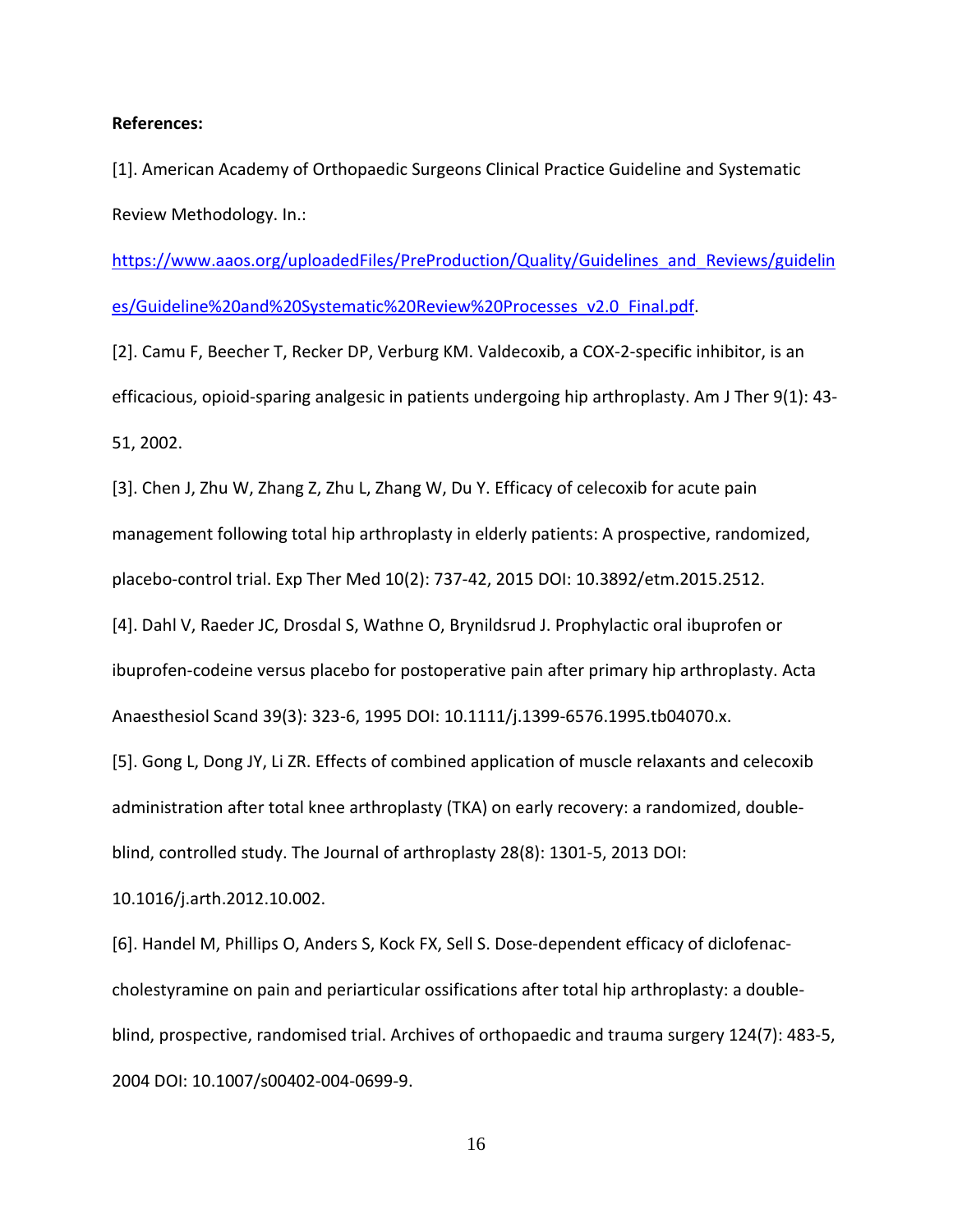[7]. Huang YM, Wang CM, Wang CT, Lin WP, Horng LC, Jiang CC. Perioperative celecoxib administration for pain management after total knee arthroplasty - a randomized, controlled study. BMC musculoskeletal disorders 9: 77, 2008 DOI: 10.1186/1471-2474-9-77.

[8]. Ittichaikulthol W, Prachanpanich N, Kositchaiwat C, Intapan T. The post-operative analgesic efficacy of celecoxib compared with placebo and parecoxib after total hip or knee arthroplasty. J Med Assoc Thai 93(8): 937-42, 2010.

[9]. Jianda X, Yuxing Q, Yi G, Hong Z, Libo P, Jianning Z. Impact of Preemptive Analgesia on inflammatory responses and Rehabilitation after Primary Total Knee Arthroplasty: A Controlled Clinical Study. Sci Rep 6: 30354, 2016 DOI: 10.1038/srep30354.

[10]. McQuay HJ, Moore RA, Berta A, Gainutdinovs O, Fulesdi B, Porvaneckas N, Petronis S, Mitkovic M, Bucsi L, Samson L, Zegunis V, Ankin ML, Bertolotti M, Piza-Vallespir B, Cuadripani S, Contini MP, Nizzardo A. Randomized clinical trial of dexketoprofen/tramadol 25 mg/75 mg in moderate-to-severe pain after total hip arthroplasty. British journal of anaesthesia 116(2): 269- 76, 2016 DOI: 10.1093/bja/aev457.

[11]. Meunier A, Lisander B, Good L. Effects of celecoxib on blood loss, pain, and recovery of function after total knee replacement: a randomized placebo-controlled trial. Acta Orthop 78(5): 661-7, 2007 DOI: 10.1080/17453670710014365.

[12]. Munteanu AM, Cionac Florescu S, Anastase DM, Stoica CI. Is there any analgesic benefit from preoperative vs. postoperative administration of etoricoxib in total knee arthroplasty under spinal anaesthesia?: A randomised double-blind placebo-controlled trial. Eur J Anaesthesiol 33(11): 840-5, 2016 DOI: 10.1097/EJA.0000000000000521.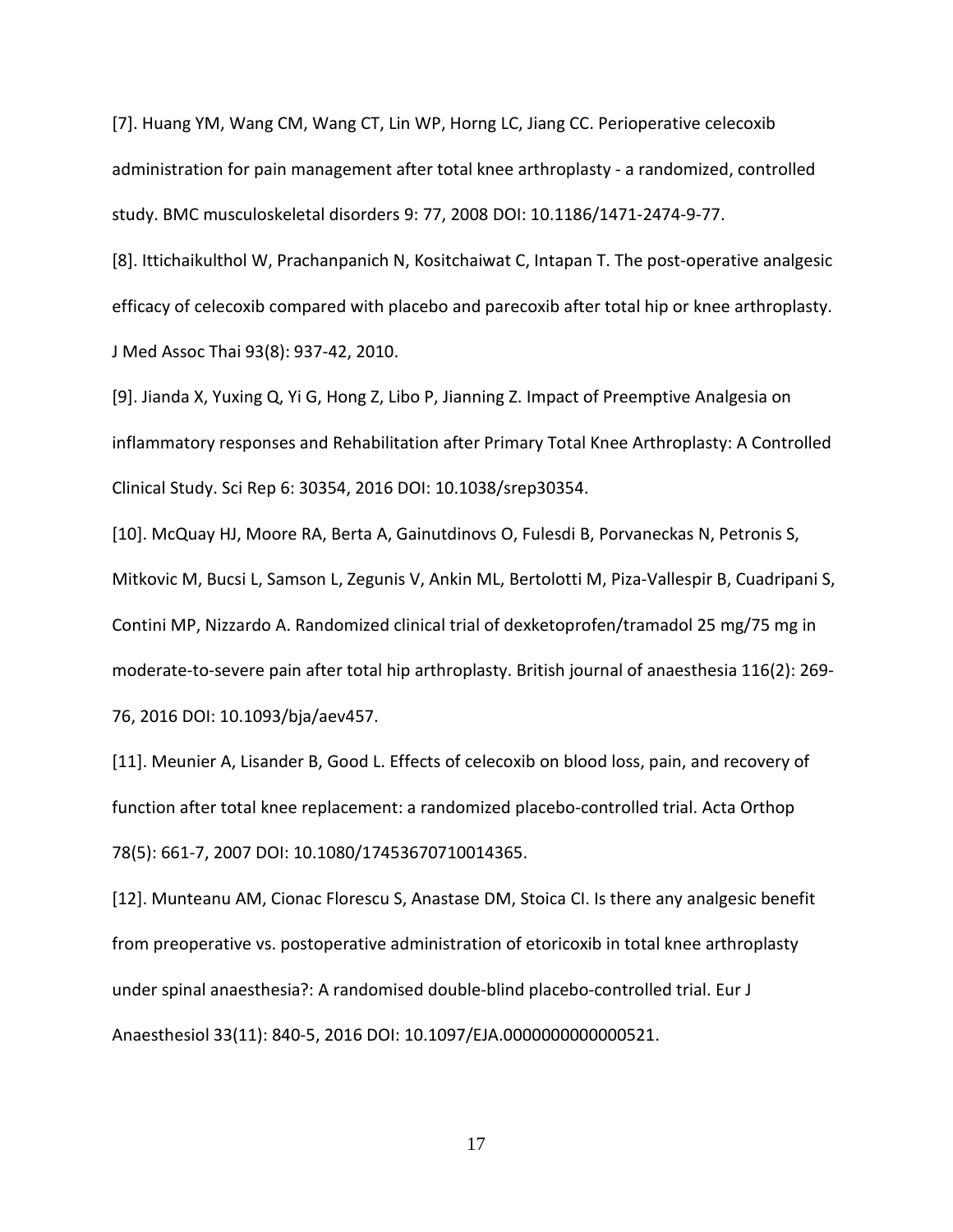[13]. Rawal N, Viscusi E, Peloso PM, Minkowitz HS, Chen L, Shah S, Mehta A, Chitkara DK, Curtis SP, Papanicolaou DA. Evaluation of etoricoxib in patients undergoing total knee replacement surgery in a double-blind, randomized controlled trial. BMC musculoskeletal disorders 14: 300, 2013 DOI: 10.1186/1471-2474-14-300.

[14]. Reynolds LW, Hoo RK, Brill RJ, North J, Recker DP, Verburg KM. The COX-2 specific inhibitor, valdecoxib, is an effective, opioid-sparing analgesic in patients undergoing total knee arthroplasty. J Pain Symptom Manage 25(2): 133-41, 2003 DOI: 10.1016/s0885-3924(02)00637- 1.

[15]. Serpell MG, Thomson MF. Comparison of piroxicam with placebo in the management of pain after total hip replacement. British journal of anaesthesia 63(3): 354-6, 1989 DOI: 10.1093/bja/63.3.354.

[16]. Weber EW, Slappendel R, Durieux ME, Dirksen R, van der Heide H, Spruit M. COX 2 selectivity of non-steroidal anti-inflammatory drugs and perioperative blood loss in hip surgery. A randomized comparison of indomethacin and meloxicam. Eur J Anaesthesiol 20(12): 963-6, 2003 DOI: 10.1017/s0265021503001558.

[17]. de Miguel Rivero C AG, Sousa MM, Lopez de Rueda FS, Gonzalez FL, Marquez AP, de Anta Barrio J. Comparative efficacy of oral ibuprofen-arginine, intramuscular magnesic dipyrone and placebo in patients with postoperative pain following total hip replacement. Clinical Drug Investigation 14(4): 276-85, 1997.

[18]. Florescu CS, Anastase, D.M., Munteanu, A.M., Porumbac, G., Mihailide, N. A. Randomized Parallel Controlled Study of the Efficacy and Safety of Lornoxicam Versus Etoricoxib after Total Knee Arthroplasty. Int J Anesth Res 4(12): 373-6, 2016.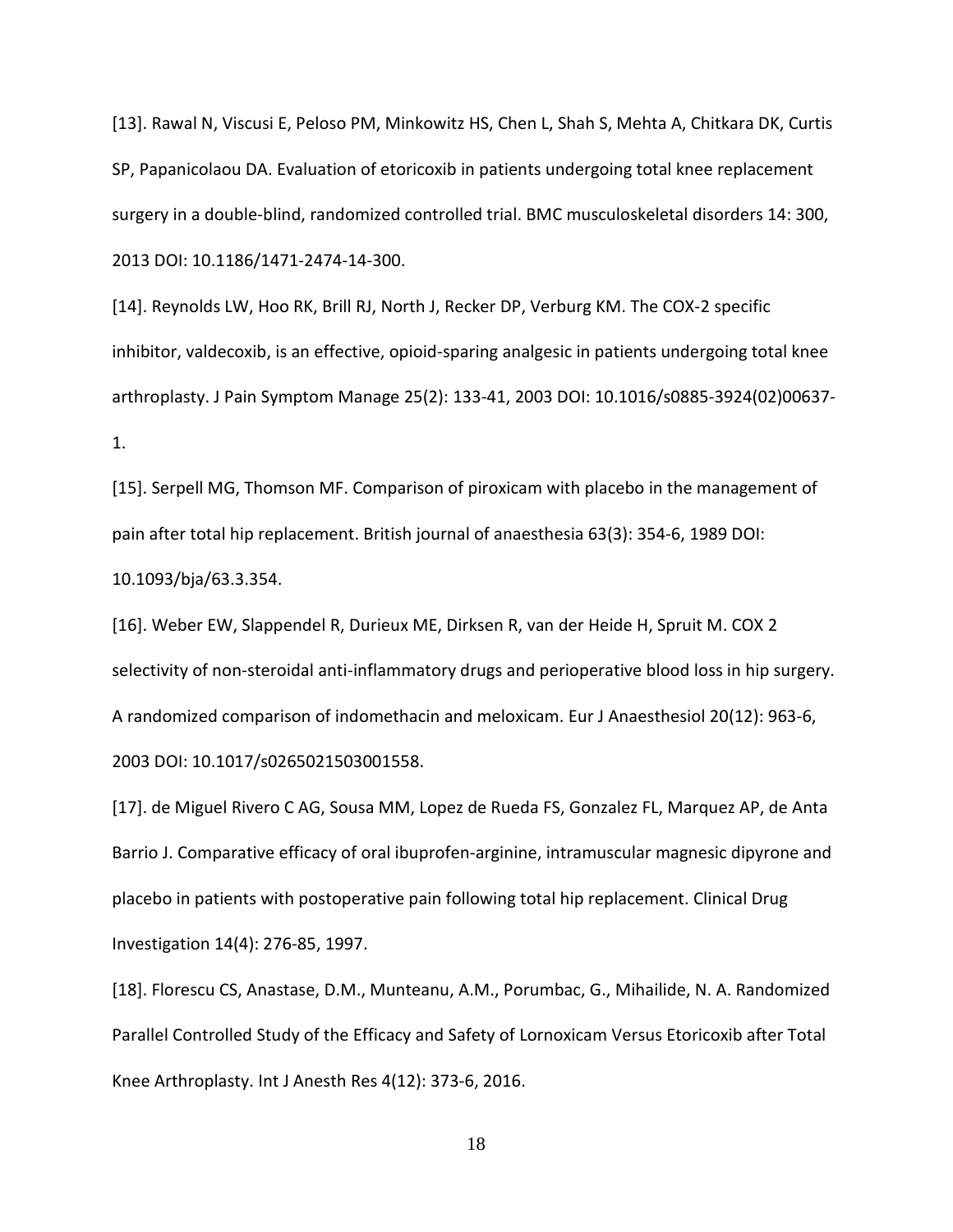[19]. Schroer WC, Diesfeld PJ, LeMarr AR, Reedy ME. Benefits of prolonged postoperative cyclooxygenase-2 inhibitor administration on total knee arthroplasty recovery: a double-blind, placebo-controlled study. The Journal of arthroplasty 26(6 Suppl): 2-7, 2011 DOI:

10.1016/j.arth.2011.04.007.

[20]. Memtsoudis SG, Poeran J, Zubizarreta N, Cozowicz C, Morwald EE, Mariano ER, Mazumdar M. Association of Multimodal Pain Management Strategies with Perioperative Outcomes and Resource Utilization: A Population-based Study. Anesthesiology 128(5): 891-902, 2018 DOI: 10.1097/ALN.0000000000002132.

[21]. Alexander R, El-Moalem HE, Gan TJ. Comparison of the morphine-sparing effects of diclofenac sodium and ketorolac tromethamine after major orthopedic surgery. J Clin Anesth 14(3): 187-92, 2002 DOI: 10.1016/s0952-8180(01)00382-8.

[22]. Etches RC, Warriner CB, Badner N, Buckley DN, Beattie WS, Chan VW, Parsons D, Girard M. Continuous intravenous administration of ketorolac reduces pain and morphine consumption after total hip or knee arthroplasty. Anesthesia and analgesia 81(6): 1175-80, 1995 DOI: 10.1097/00000539-199512000-00010.

[23]. Fletcher D, Zetlaoui P, Monin S, Bombart M, Samii K. Influence of timing on the analgesic effect of intravenous ketorolac after orthopedic surgery. Pain 61(2): 291-7, 1995 DOI:

10.1016/0304-3959(94)00184-g.

[24]. Fragen RJ, Stulberg SD, Wixson R, Glisson S, Librojo E. Effect of ketorolac tromethamine on bleeding and on requirements for analgesia after total knee arthroplasty. The Journal of bone and joint surgery American volume 77(7): 998-1002, 1995 DOI: 10.2106/00004623-199507000- 00004.